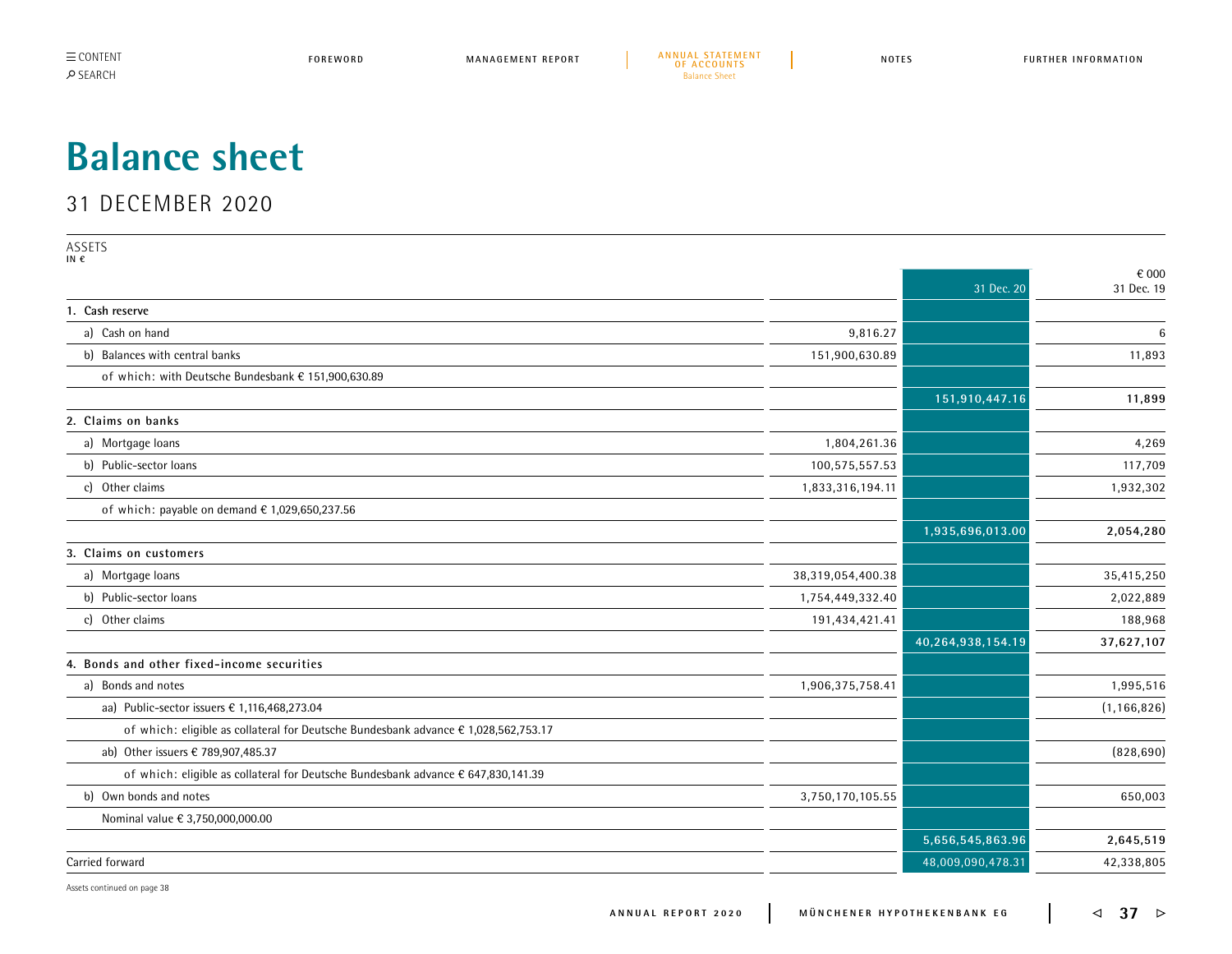$\equiv$  CONTENT SEARCH

Assets continued from page 37

ASSETS **IN €** 31 Dec. 20 € 000 31 Dec. 19 Brought forward **48,009,090,478.31** 42,338,805 **5. Equities and other variable-yield securities 147,000,000.00 147,000 6. Participations and shares in cooperatives** a) Participations 104,535,198.49 104,535 of which: credit institutions € 22,955,936.29 b) Shares in cooperatives **18,500.00** 18,500.00 **18,500.00** 18,500.00 **19,900 19,900 19,900 19,900 19,900 19,900 19,900 19,900 19,900 19,900 19,900 19,900 19,900 19,900 19,900 19,900 19,900 19,900 19,900 19,900 19,900 19,9** of which: in credit cooperatives € 15,500.00 **104,553,698.49 104,554 7. Shares in affiliated companies 12,351,601.64 13,152 8. Intangible assets** a) Internally generated commercial property rights and similar rights and assets **0.00** 2,491 b) Concessions acquired for consideration, commercial rights and similar rights and values, as well as licenses to these rights and values 6.435 F and values 6.435 F and values 5,435 **4,202,739.96 7,926 9. Tangible assets 67,104,932.98 68,040 10.Other assets 144,640,674.40 133,985 11. Deferred items** a) From issuing and lending business 68,762,011.53 58,528 b) Other 711,383.16 248 **69,473,394.69 58,776 Total assets 48,558,417,520.47 42,872,238**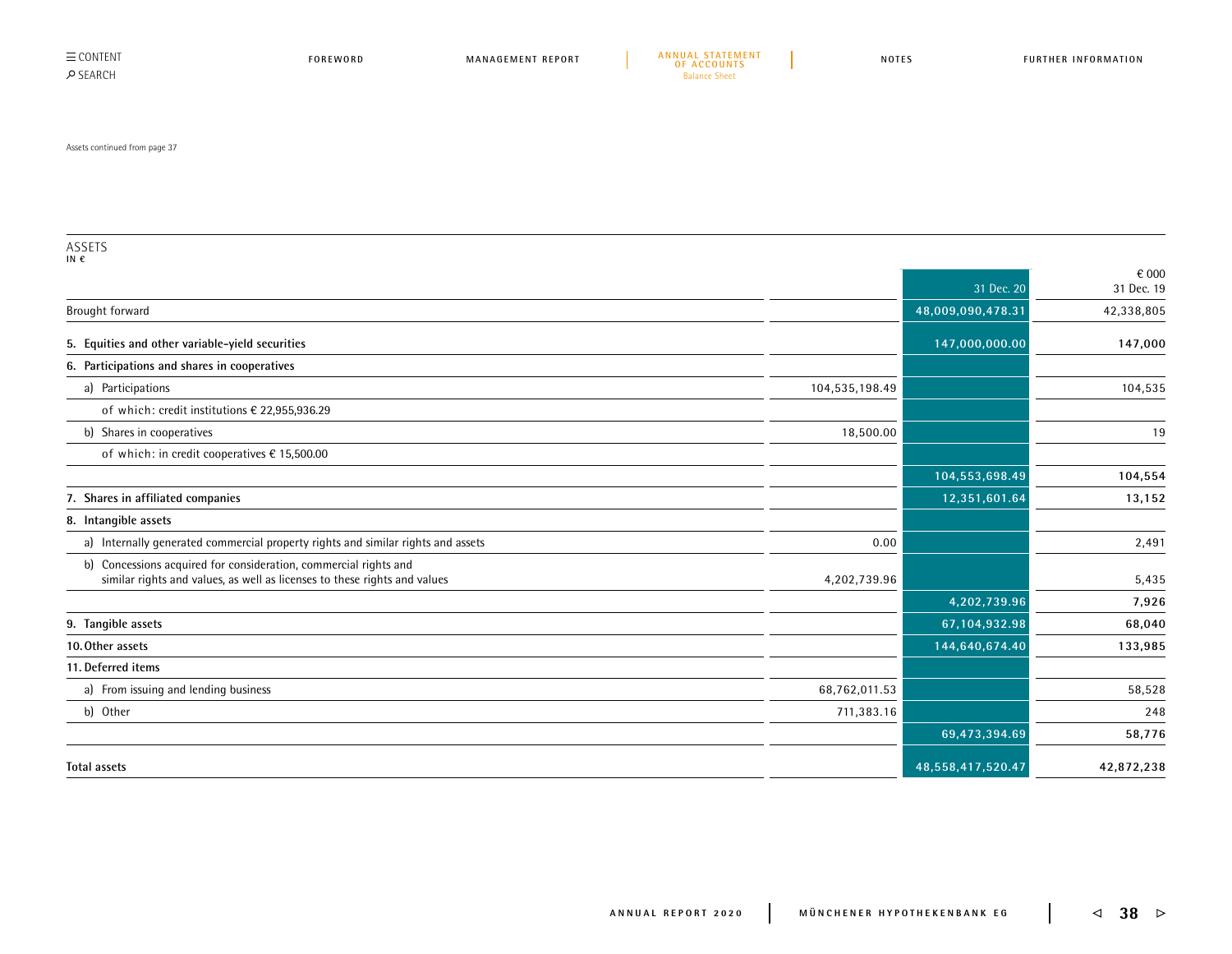| $\equiv$ CONTENT |  |
|------------------|--|
| <b>O SFARCH</b>  |  |

## LIABILITIES, CAPITAL AND RESERVES **IN €**

|                                                                |                   | 31 Dec. 20        | € 000<br>31 Dec. 19 |
|----------------------------------------------------------------|-------------------|-------------------|---------------------|
| 1. Liabilities to banks                                        |                   |                   |                     |
| a) Registered Mortgage Pfandbriefe issued                      | 704,383,205.75    |                   | 688,592             |
| b) Registered Public Pfandbriefe issued                        | 85,918,967.51     |                   | 57,415              |
| c) Other liabilities                                           | 6,828,228,277.62  |                   | 4,051,556           |
| of which: payable on demand $\epsilon$ 1,538,640,957.23        |                   |                   |                     |
|                                                                |                   | 7,618,530,450.88  | 4,797,563           |
| 2. Liabilities to customers                                    |                   |                   |                     |
| a) Registered Mortgage Pfandbriefe issued                      | 9,157,494,958.12  |                   | 9,812,321           |
| b) Registered Public Pfandbriefe issued                        | 1,808,582,157.62  |                   | 2,041,017           |
| c) Other liabilities                                           | 3,881,625,825.13  |                   | 3,871,388           |
| of which: payable on demand € 22,930,560.44                    |                   |                   |                     |
|                                                                |                   | 14,847,702,940.87 | 15,724,726          |
| 3. Certificated liabilities                                    |                   |                   |                     |
| a) Bonds issued                                                | 23,887,921,117.25 |                   | 20,020,288          |
| aa) Mortgage Pfandbriefe € 19,174,300,025.72                   |                   |                   | (16, 299, 480)      |
| ab) Public Pfandbriefe € 96,098,095.09                         |                   |                   | (178, 609)          |
| ac) Other bonds and fixed-income securities € 4,617,522,996.44 |                   |                   | (3, 542, 199)       |
| b) Other certificated liabilities                              | 164,058,324.25    |                   | 299,724             |
| of which: money market paper € 164,058,324.25                  |                   |                   |                     |
|                                                                |                   | 24,051,979,441.50 | 20,320,012          |
| 4. Other liabilities                                           |                   | 140,378,616.31    | 259,302             |
|                                                                |                   |                   |                     |
| Carried forward                                                |                   | 46,658,591,449.56 | 41,101,603          |